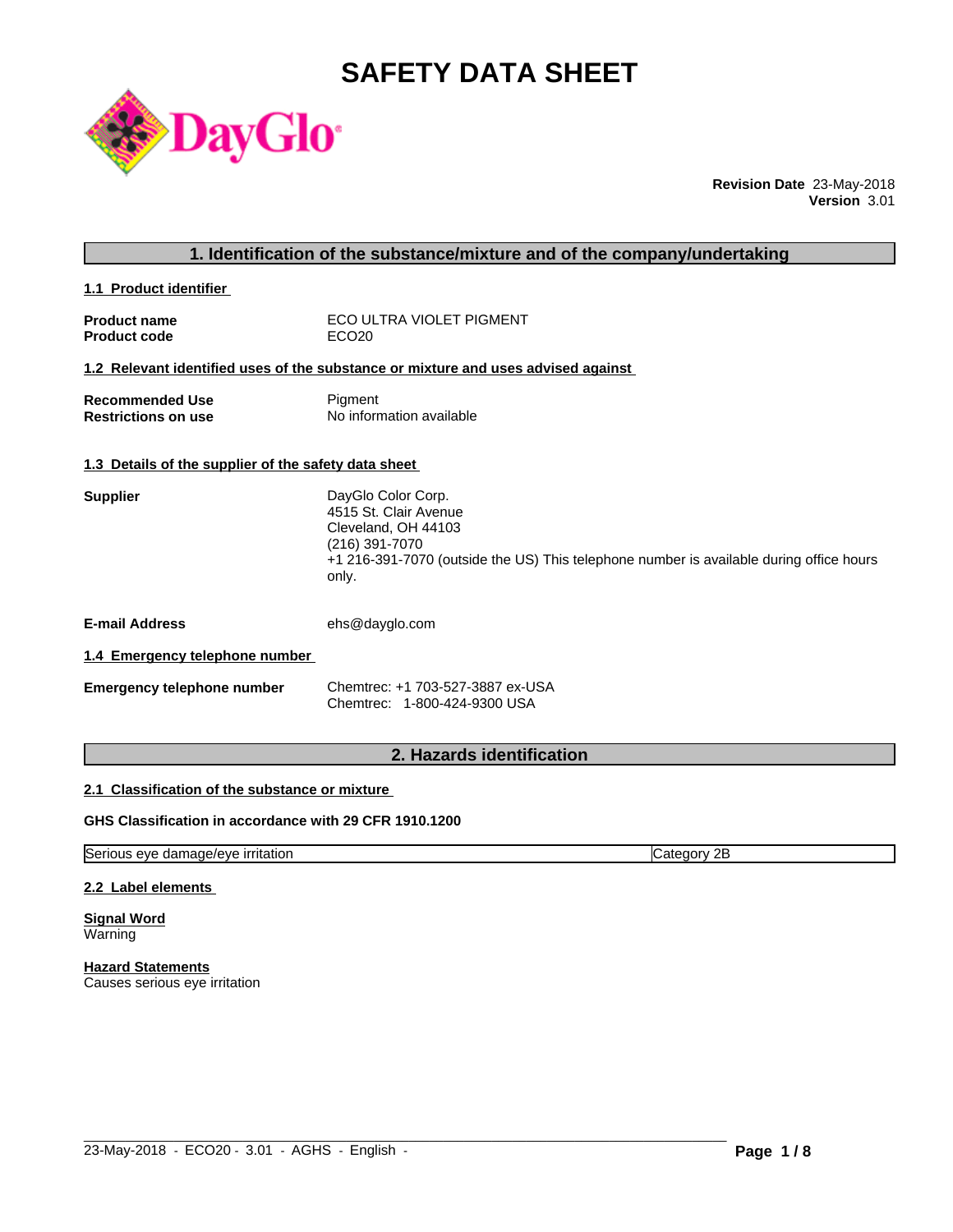

# **Precautionary Statements - Prevention** Wear eye protection/ face protection

#### **Precautionary Statements - Response**

IF IN EYES: Rinse cautiously with water for several minutes. Remove contact lenses, if present and easy to do. Continue rinsing Immediately call a POISON CENTER or doctor

# **2.3. Other Hazards Hazards not otherwise classified (HNOC)**

Not Applicable

## **2.4 Other information**

Not Applicable

Unknown Acute Toxicity **Acute Toxicity** <1% of the mixture consists of ingredient(s) of unknown toxicity

# **3. Composition/Information on Ingredients**

# **Substance**

**Mixture**

| .<br><b>Chemical Name</b>                             | <b>CAS No.</b>                                                                          | О.<br>Weight-% |
|-------------------------------------------------------|-----------------------------------------------------------------------------------------|----------------|
| (tetrachlorozincate)<br>. Basir<br>Violet<br><i>.</i> | 73398-89-7                                                                              |                |
|                                                       | The exact perceptage (concentration) of composition has been withhold as a trade coerat |                |

The exact percentage (concentration) of composition has been withheld as a trade secret.

# **4. First aid measures**

# **4.1 Description of first-aid measures**

|                       | 5. Fire-Fighting Measures                                                                                                                                                                                               |
|-----------------------|-------------------------------------------------------------------------------------------------------------------------------------------------------------------------------------------------------------------------|
| Notes to physician    | Treat symptomatically.                                                                                                                                                                                                  |
|                       | 4.3 Indication of any immediate medical attention and special treatment needed                                                                                                                                          |
| <b>Symptoms</b>       | See Section 2.2, Label Elements and/or Section 11, Toxicological effects.                                                                                                                                               |
|                       | 4.2 Most important symptoms and effects, both acute and delayed                                                                                                                                                         |
| Ingestion             | Do NOT induce vomiting. Drink plenty of water. Consult a physician.                                                                                                                                                     |
| <b>Inhalation</b>     | Immediate medical attention is not required. Move to fresh air.                                                                                                                                                         |
| <b>Skin contact</b>   | Immediate medical attention is not required. Wash off with soap and water.                                                                                                                                              |
| Eye contact           | Immediately flush with plenty of water. After initial flushing, remove any contact lenses and<br>continue flushing for at least 15 minutes. Keep eye wide open while rinsing. If symptoms<br>persist, call a physician. |
| <b>General advice</b> | No information available.                                                                                                                                                                                               |
|                       |                                                                                                                                                                                                                         |

 $\_$  ,  $\_$  ,  $\_$  ,  $\_$  ,  $\_$  ,  $\_$  ,  $\_$  ,  $\_$  ,  $\_$  ,  $\_$  ,  $\_$  ,  $\_$  ,  $\_$  ,  $\_$  ,  $\_$  ,  $\_$  ,  $\_$  ,  $\_$  ,  $\_$  ,  $\_$  ,  $\_$  ,  $\_$  ,  $\_$  ,  $\_$  ,  $\_$  ,  $\_$  ,  $\_$  ,  $\_$  ,  $\_$  ,  $\_$  ,  $\_$  ,  $\_$  ,  $\_$  ,  $\_$  ,  $\_$  ,  $\_$  ,  $\_$  ,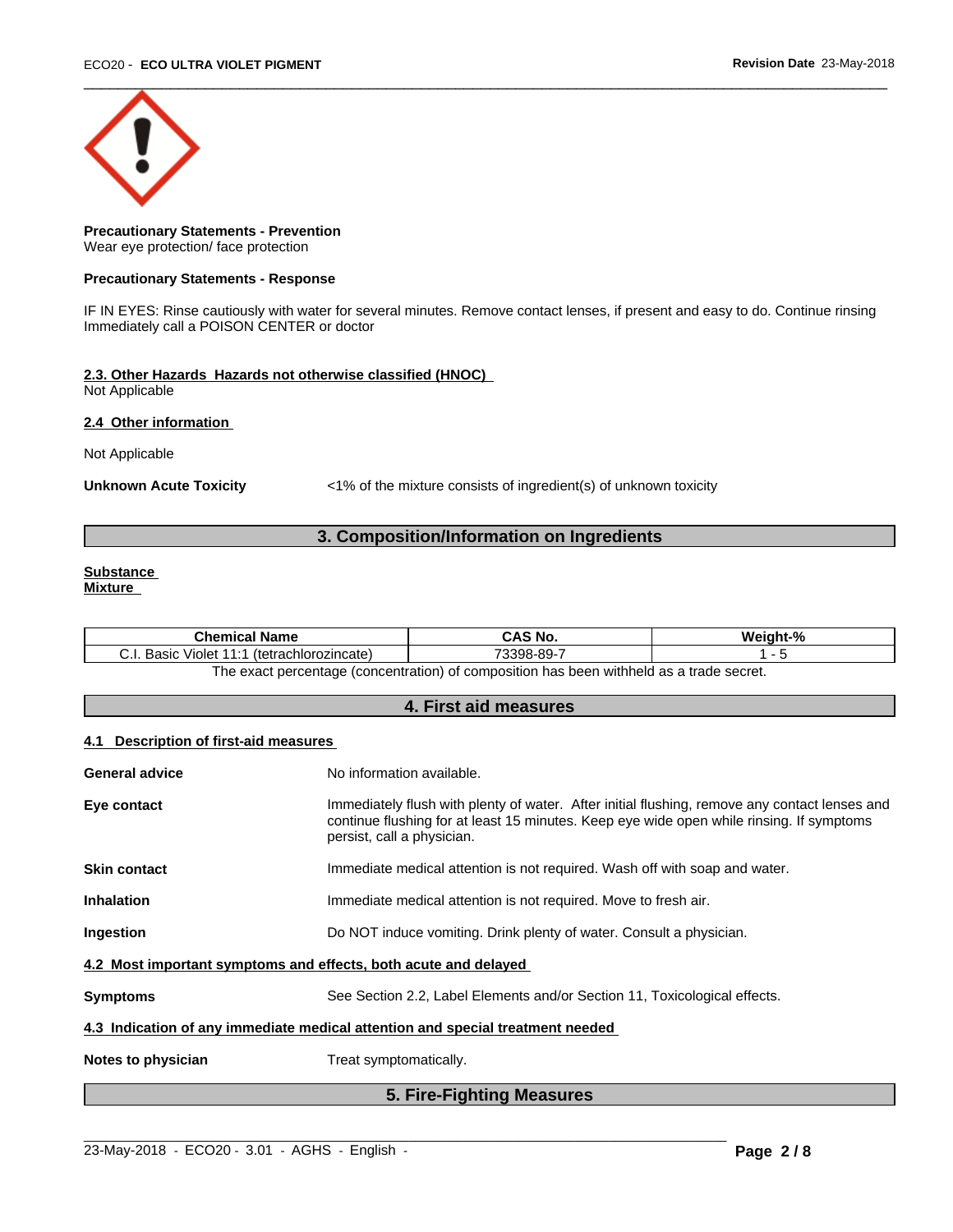#### **5.1 Extinguishing media**

#### **Suitable extinguishing media**

Use extinguishing measures that are appropriate to local circumstances and the surrounding environment.

**Unsuitable Extinguishing Media** None.

# **5.2 Special hazards arising from the substance or mixture**

#### **Special Hazard**

None known based on information supplied.

**Hazardous Combustion Products** Carbon oxides. Nitrogen oxides (NOx).

#### **Explosion Data**

**Sensitivity to Mechanical Impact** None.

**Sensitivity to Static Discharge** Fine dust dispersed in air, in sufficient concentrations, and in the presence of an ignition source is a potential dust explosion hazard.

 $\overline{\phantom{a}}$  ,  $\overline{\phantom{a}}$  ,  $\overline{\phantom{a}}$  ,  $\overline{\phantom{a}}$  ,  $\overline{\phantom{a}}$  ,  $\overline{\phantom{a}}$  ,  $\overline{\phantom{a}}$  ,  $\overline{\phantom{a}}$  ,  $\overline{\phantom{a}}$  ,  $\overline{\phantom{a}}$  ,  $\overline{\phantom{a}}$  ,  $\overline{\phantom{a}}$  ,  $\overline{\phantom{a}}$  ,  $\overline{\phantom{a}}$  ,  $\overline{\phantom{a}}$  ,  $\overline{\phantom{a}}$ 

# **5.3 Advice for firefighters**

As in any fire, wear self-contained breathing apparatus pressure-demand, MSHA/NIOSH (approved or equivalent) and full protective gear.

# **6. Accidental Release Measures**

# **6.1 Personal precautions, protective equipment and emergency procedures**

Ensure adequate ventilation, especially in confined areas. Use personal protective equipment.

# **6.2 Environmental precautions**

Dust deposits should not be allowed to accumulate on surfaces as these may form an explosive mixture if they are released into the atmosphere in sufficient concentration. Avoid dispersal of dust in the air (i.e., cleaning dusty surfaces with compressed air). Nonsparking tools should be used. Prevent product from entering drains.

#### **6.3 Methods and materials for containment and cleaning up**

| <b>Methods for Containment</b> | Prevent dust cloud. Cover powder spill with plastic sheet or tarp to minimize spreading.                                                                                                                                                                                                                                                                                                |
|--------------------------------|-----------------------------------------------------------------------------------------------------------------------------------------------------------------------------------------------------------------------------------------------------------------------------------------------------------------------------------------------------------------------------------------|
| Methods for cleaning up        | Avoid dust formation. Take precautionary measures against static discharges. Do not dry<br>sweep dust. Wet dust with water before sweeping or use a vacuum to collect dust. Use<br>personal protective equipment. Take up mechanically and collect in suitable container for<br>disposal. Prevent product from entering drains. Keep in suitable and closed containers for<br>disposal. |

**7. Handling and storage**

# **7.1 Precautions for safe handling**

| Advice on safe handling                                          | Avoid dust formation. Take precautionary measures against static discharges. Fine dust<br>dispersed in air may ignite. Wear personal protective equipment. |  |
|------------------------------------------------------------------|------------------------------------------------------------------------------------------------------------------------------------------------------------|--|
| <b>Hygiene measures</b>                                          | Handle in accordance with good industrial hygiene and safety practice.                                                                                     |  |
| 7.2 Conditions for safe storage, including any incompatibilities |                                                                                                                                                            |  |
| <b>Storage Conditions</b>                                        | Keep tightly closed in a dry and cool place.                                                                                                               |  |
| <b>Materials to Avoid</b>                                        | No materials to be especially mentioned.                                                                                                                   |  |

 $\_$  ,  $\_$  ,  $\_$  ,  $\_$  ,  $\_$  ,  $\_$  ,  $\_$  ,  $\_$  ,  $\_$  ,  $\_$  ,  $\_$  ,  $\_$  ,  $\_$  ,  $\_$  ,  $\_$  ,  $\_$  ,  $\_$  ,  $\_$  ,  $\_$  ,  $\_$  ,  $\_$  ,  $\_$  ,  $\_$  ,  $\_$  ,  $\_$  ,  $\_$  ,  $\_$  ,  $\_$  ,  $\_$  ,  $\_$  ,  $\_$  ,  $\_$  ,  $\_$  ,  $\_$  ,  $\_$  ,  $\_$  ,  $\_$  ,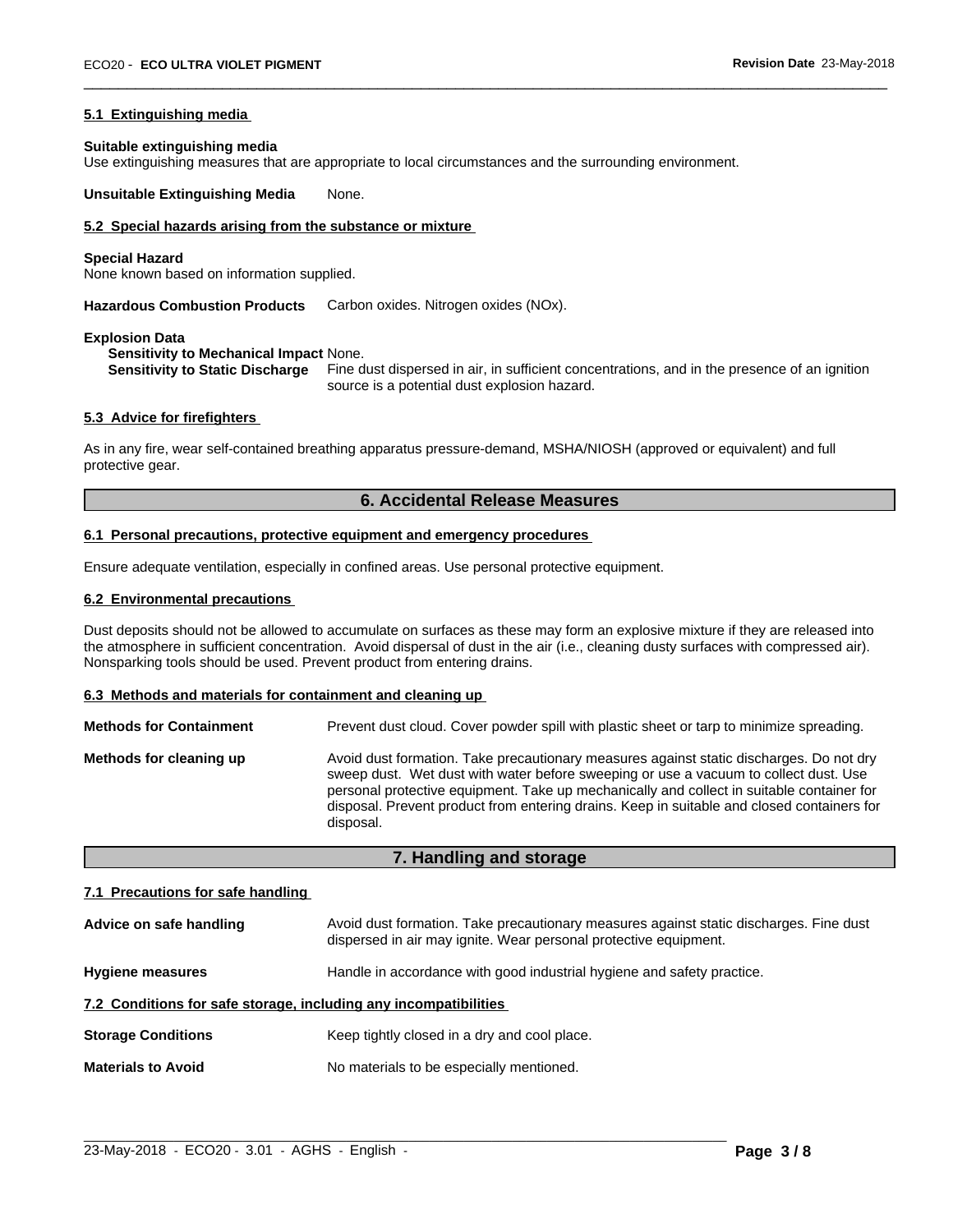# **8. Exposure controls/personal protection**

 $\overline{\phantom{a}}$  ,  $\overline{\phantom{a}}$  ,  $\overline{\phantom{a}}$  ,  $\overline{\phantom{a}}$  ,  $\overline{\phantom{a}}$  ,  $\overline{\phantom{a}}$  ,  $\overline{\phantom{a}}$  ,  $\overline{\phantom{a}}$  ,  $\overline{\phantom{a}}$  ,  $\overline{\phantom{a}}$  ,  $\overline{\phantom{a}}$  ,  $\overline{\phantom{a}}$  ,  $\overline{\phantom{a}}$  ,  $\overline{\phantom{a}}$  ,  $\overline{\phantom{a}}$  ,  $\overline{\phantom{a}}$ 

# **8.1 Exposure Guidelines**

# **8.2 Appropriate engineering controls**

| <b>Engineering Measures</b>         | <b>Showers</b><br>Eyewash stations<br>Ventilation systems.                                                     |  |
|-------------------------------------|----------------------------------------------------------------------------------------------------------------|--|
|                                     | 8.3 Individual protection measures, such as personal protective equipment                                      |  |
| <b>Eve/Face Protection</b>          | Safety glasses with side-shields.                                                                              |  |
| Skin and body protection            | Wear chemical resistant footwear and clothing such as gloves, an apron or a whole body<br>suit as appropriate. |  |
| <b>Respiratory protection</b>       | . NIOSH/MSHA approved respiratory protection should be worn if exposure is anticipated.                        |  |
| <b>Hygiene measures</b>             | See section 7 for more information                                                                             |  |
| 9. Physical and chemical properties |                                                                                                                |  |

# **9.1 Information on basic physical and chemical properties**

| <b>Physical state</b>                       | s. I illiofination on basic physical and chemical properties<br>Solid |                          |                          |
|---------------------------------------------|-----------------------------------------------------------------------|--------------------------|--------------------------|
| Appearance                                  | Powder                                                                | Color                    | Purple                   |
| Odor                                        | Mild                                                                  | <b>Odor Threshold</b>    | No information available |
|                                             |                                                                       |                          |                          |
| <b>Property</b>                             | <b>Values</b>                                                         | Remarks • Methods        |                          |
| рH                                          | Not Applicable                                                        |                          |                          |
| <b>Melting/freezing point</b>               | 145-150 °C                                                            |                          |                          |
| <b>Boiling point/boiling range</b>          | Not applicable                                                        | No information available |                          |
| <b>Flash Point</b>                          | Not Applicable                                                        | No information available |                          |
| <b>Evaporation rate</b>                     | Not Applicable                                                        | No information available |                          |
| Flammability (solid, gas)                   |                                                                       | No information available |                          |
| <b>Flammability Limits in Air</b>           |                                                                       |                          |                          |
| upper flammability limit                    |                                                                       | No information available |                          |
| lower flammability limit                    |                                                                       | No information available |                          |
| Vapor pressure                              | Not Applicable                                                        |                          |                          |
| <b>Vapor density</b>                        | Not Applicable                                                        |                          |                          |
| <b>Specific Gravity</b>                     | 1.2                                                                   |                          |                          |
| <b>Water solubility</b>                     | Insoluble in water                                                    |                          |                          |
| Solubility in other solvents                |                                                                       | No information available |                          |
| <b>Partition coefficient</b>                |                                                                       | No information available |                          |
| <b>Autoignition temperature</b>             |                                                                       | No information available |                          |
| <b>Decomposition temperature</b>            |                                                                       | No information available |                          |
| <b>Viscosity, kinematic</b>                 |                                                                       | No information available |                          |
| Viscosity, dynamic                          |                                                                       | No information available |                          |
|                                             |                                                                       |                          |                          |
| <b>Explosive properties</b>                 | Fine dust dispersed in air may ignite                                 |                          |                          |
| <b>Oxidizing Properties</b>                 |                                                                       | No information available |                          |
|                                             |                                                                       |                          |                          |
| 9.2 Other information                       |                                                                       |                          |                          |
| Volatile organic compounds (VOC)<br>content | None                                                                  |                          |                          |

# **10. Stability and Reactivity**

 $\_$  ,  $\_$  ,  $\_$  ,  $\_$  ,  $\_$  ,  $\_$  ,  $\_$  ,  $\_$  ,  $\_$  ,  $\_$  ,  $\_$  ,  $\_$  ,  $\_$  ,  $\_$  ,  $\_$  ,  $\_$  ,  $\_$  ,  $\_$  ,  $\_$  ,  $\_$  ,  $\_$  ,  $\_$  ,  $\_$  ,  $\_$  ,  $\_$  ,  $\_$  ,  $\_$  ,  $\_$  ,  $\_$  ,  $\_$  ,  $\_$  ,  $\_$  ,  $\_$  ,  $\_$  ,  $\_$  ,  $\_$  ,  $\_$  ,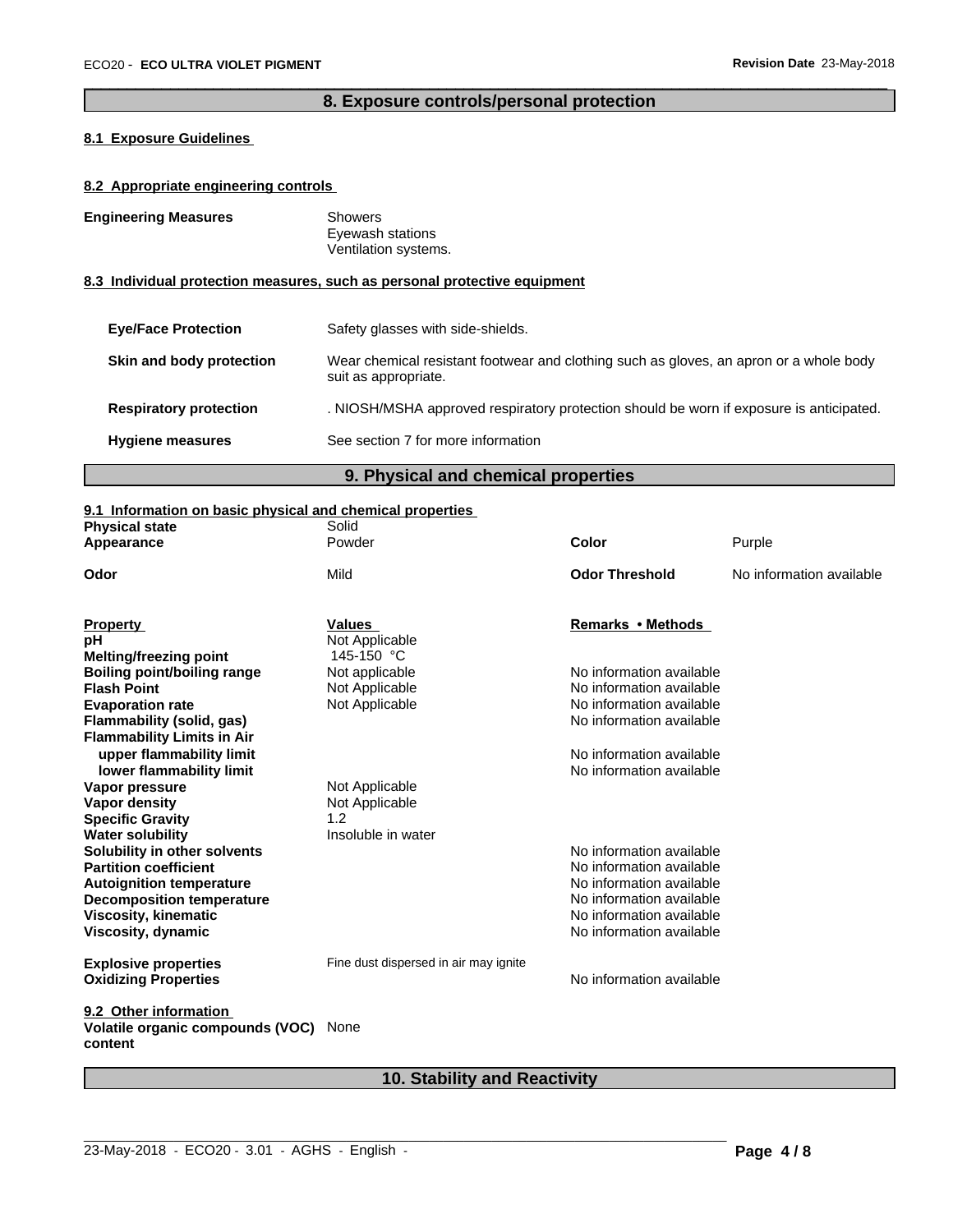# **10.1 Reactivity**

No dangerous reaction known under conditions of normal use

#### **10.2 Chemical stability**

**Stable** 

#### **10.3 Possibility of hazardous reactions**

None under normal processing.

# **10.4 Conditions to Avoid**

Dust formation. Take precautionary measures against static discharges.

#### **10.5 Incompatible Materials**

None known based on information supplied.

#### **10.6 Hazardous Decomposition Products**

None known based on information supplied.

# **11. Toxicological information**

 $\overline{\phantom{a}}$  ,  $\overline{\phantom{a}}$  ,  $\overline{\phantom{a}}$  ,  $\overline{\phantom{a}}$  ,  $\overline{\phantom{a}}$  ,  $\overline{\phantom{a}}$  ,  $\overline{\phantom{a}}$  ,  $\overline{\phantom{a}}$  ,  $\overline{\phantom{a}}$  ,  $\overline{\phantom{a}}$  ,  $\overline{\phantom{a}}$  ,  $\overline{\phantom{a}}$  ,  $\overline{\phantom{a}}$  ,  $\overline{\phantom{a}}$  ,  $\overline{\phantom{a}}$  ,  $\overline{\phantom{a}}$ 

# **11.1 Acute toxicity**

#### **Numerical measures of toxicity: Product Information**

| LD50 Oral:          | <b>LC50 (Dust/Mist)</b>       |
|---------------------|-------------------------------|
| > 2,000 mg/kg (rat) | $> 5.53$ mg/l (4 hours) (rat) |

#### **The following values are calculated based on chapter 3.1 of the GHS document**

**Unknown Acute Toxicity** <1% of the mixture consists of ingredient(s) of unknown toxicity

**Oral LD50** 16,667.00 mg/kg

**LC50 (Dust/Mist)** 27.67 mg/l

## **Numerical measures of toxicity: Component Information**

| <b>Chemical Name</b>   | LD50 Oral        | <b>LD50 Dermal</b> | <b>LC50 Inhalation</b> |
|------------------------|------------------|--------------------|------------------------|
| C.I. Basic Violet 11:1 | Rat<br>220 mg/kg |                    | $0.83$ mg/l (4 hour)   |
| (tetrachlorozincate)   |                  |                    |                        |
| 73398-89-7             |                  |                    |                        |

#### **11.2 Information on toxicologicaleffects**

#### **Skin corrosion/irritation**

Product Information

• May cause irritation Component Information • No information available

## **Serious eye damage/eye irritation**

Product Information • Irritating to eyes Component Information • No information available

#### **Respiratory or skin sensitization**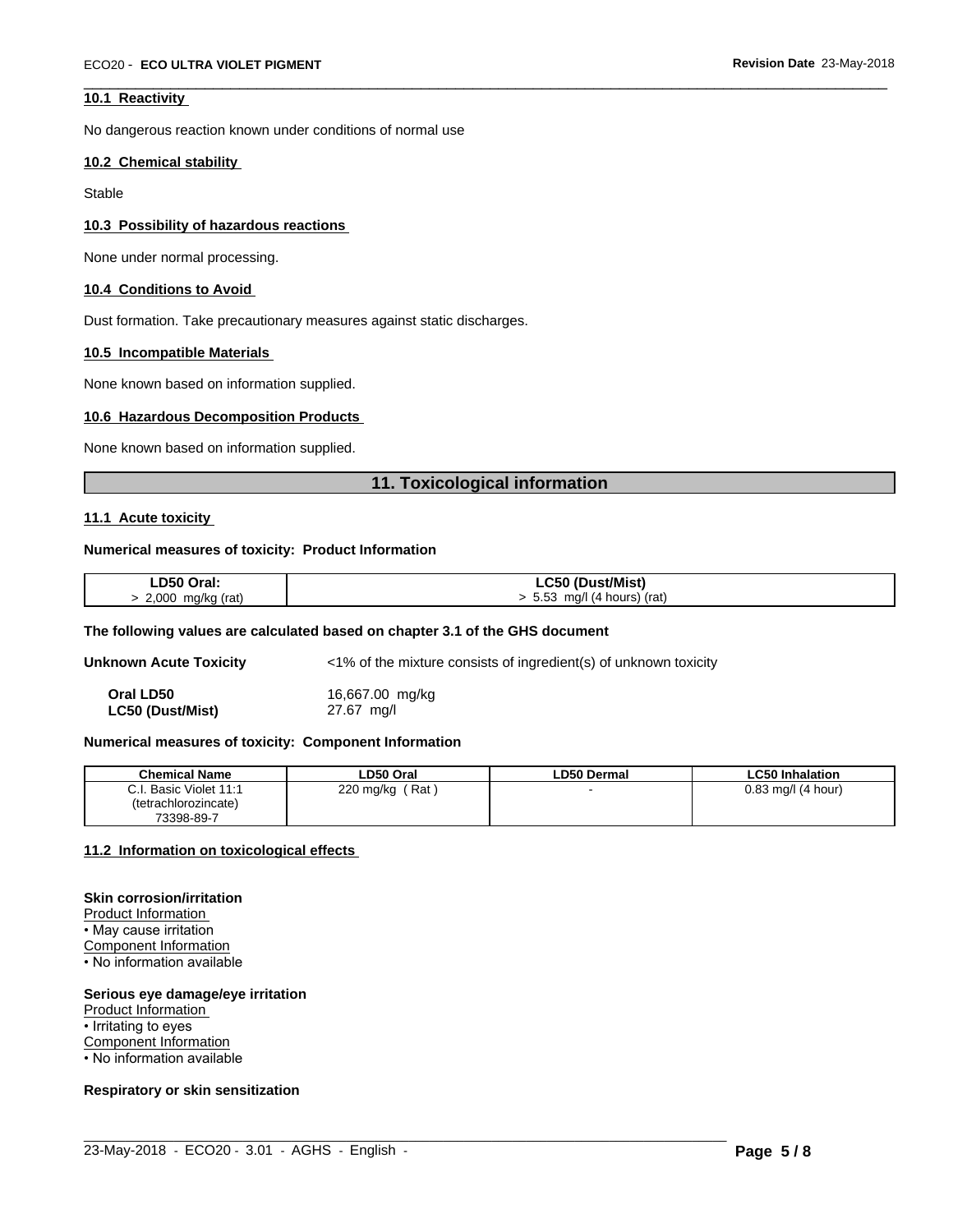Product Information • No information available Component Information • No information available

**Germ cell mutagenicity** Product Information • No information available

Component Information

• No information available

# **Carcinogenicity**

Product Information • Contains no ingredient listed as a carcinogen Component Information • No information available

**Reproductive toxicity**

Product Information • No information available Component Information • No information available

**STOT - single exposure** No information available

# **STOT - repeated exposure**

• No known effect

# **Other adverse effects**

Product Information • No information available Component Information • No information available

# **Aspiration hazard**

Product Information • No information available Component Information • No information available

# **12. Ecological information**

 $\overline{\phantom{a}}$  ,  $\overline{\phantom{a}}$  ,  $\overline{\phantom{a}}$  ,  $\overline{\phantom{a}}$  ,  $\overline{\phantom{a}}$  ,  $\overline{\phantom{a}}$  ,  $\overline{\phantom{a}}$  ,  $\overline{\phantom{a}}$  ,  $\overline{\phantom{a}}$  ,  $\overline{\phantom{a}}$  ,  $\overline{\phantom{a}}$  ,  $\overline{\phantom{a}}$  ,  $\overline{\phantom{a}}$  ,  $\overline{\phantom{a}}$  ,  $\overline{\phantom{a}}$  ,  $\overline{\phantom{a}}$ 

# **12.1 Toxicity**

**Ecotoxicity No information available** 

 $<$  1 % of the mixture consists of components(s) of unknown hazards to the aquatic environment

# **Ecotoxicity effects**

# **12.2 Persistence and degradability**

Total Biodegradation = 0.78% (based on computer modeling).

# **12.3 Bioaccumulative potential**

Discharge into the environment must be avoided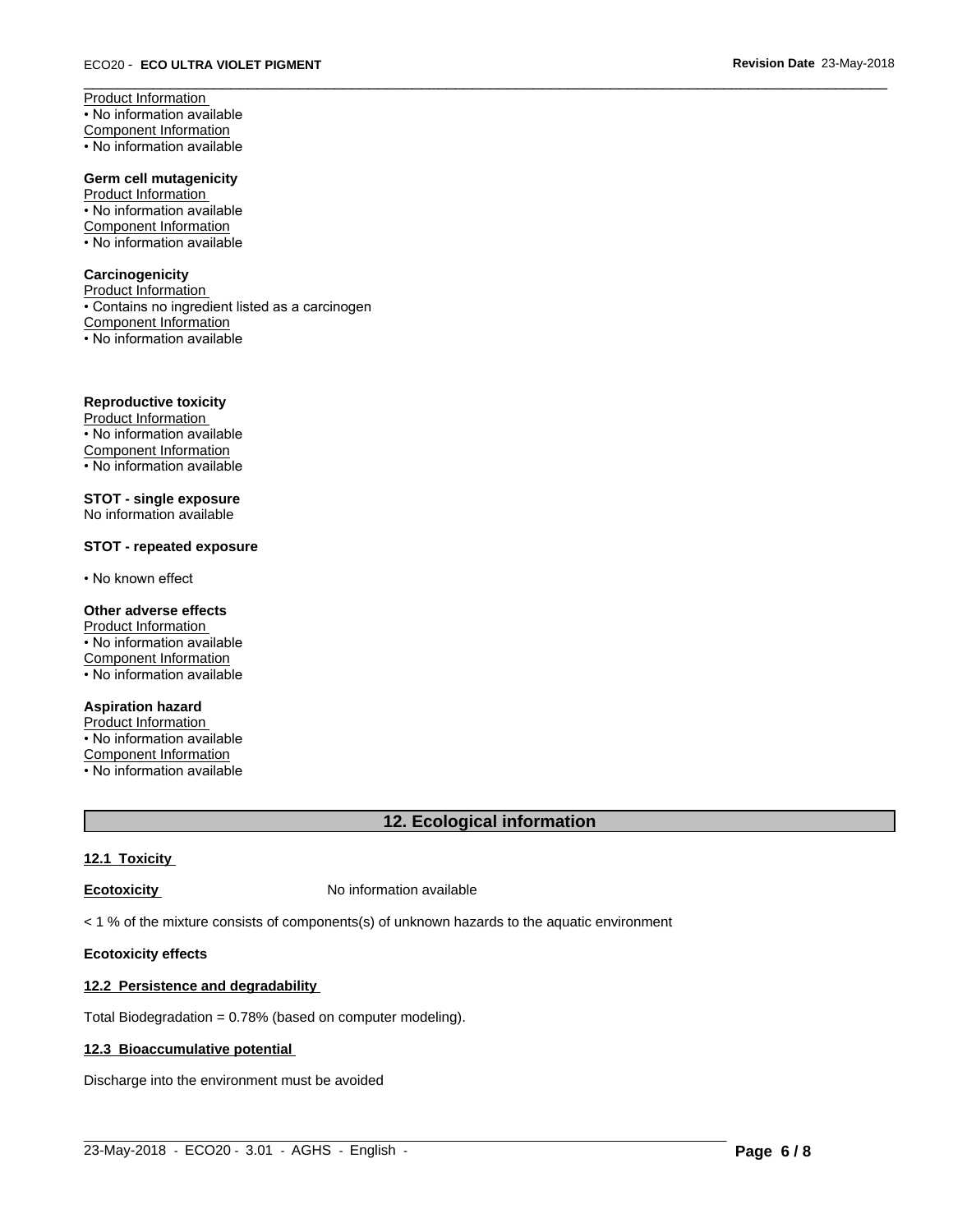# **12.4 Mobility in soil**

No information available.

# **12.5 Other adverse effects**

No information available

# **13. Disposal Considerations**

 $\overline{\phantom{a}}$  ,  $\overline{\phantom{a}}$  ,  $\overline{\phantom{a}}$  ,  $\overline{\phantom{a}}$  ,  $\overline{\phantom{a}}$  ,  $\overline{\phantom{a}}$  ,  $\overline{\phantom{a}}$  ,  $\overline{\phantom{a}}$  ,  $\overline{\phantom{a}}$  ,  $\overline{\phantom{a}}$  ,  $\overline{\phantom{a}}$  ,  $\overline{\phantom{a}}$  ,  $\overline{\phantom{a}}$  ,  $\overline{\phantom{a}}$  ,  $\overline{\phantom{a}}$  ,  $\overline{\phantom{a}}$ 

## **13.1 Waste treatment methods**

Dispose of in accordance with federal, state, and local regulations.

# **14. Transport Information**

| <u>DOT</u>  | Not regulated |
|-------------|---------------|
| <b>MEX</b>  | Not regulated |
| <b>IMDG</b> | Not regulated |
| <b>IATA</b> | Not regulated |

# **15. Regulatory information**

#### **15.1 International Inventories**

| TSCA                 | Complies |
|----------------------|----------|
| <b>DSL</b>           |          |
| <b>EINECS/ELINCS</b> | Complies |
| <b>ENCS</b>          |          |
| <b>IECSC</b>         | Complies |
| <b>KECL</b>          | -        |
| <b>PICCS</b>         | -        |
| <b>AICS</b>          | -        |
| <b>NZIoC</b>         | -        |

 **TSCA** - United States Toxic Substances Control Act Section 8(b) Inventory

 **DSL** - Canadian Domestic Substances List

 **EINECS/ELINCS** - European Inventory of Existing Chemical Substances/European List of Notified Chemical Substances

 **PICCS** - Philippines Inventory of Chemicals and Chemical Substances

 **ENCS** - Japan Existing and New Chemical Substances

 **IECSC** - China Inventory of Existing Chemical Substances

 **KECL** - Korean Existing and Evaluated Chemical Substances

 **PICCS** - Philippines Inventory of Chemicals and Chemical Substances

 **AICS** - Australian Inventory of Chemical Substances

 **NZIoC** - New Zealand Inventory of Chemicals

#### **15.2 U.S. Federal Regulations**

# **SARA 313**

Section 313 of Title III of the Superfund Amendments and Reauthorization Act of 1986 (SARA). This product contains a chemical or chemicals which are subject to the reporting requirements of the Act and Title 40 of the Code of Federal Regulations, Part 372:

| <b>Chemical Name</b>                                                  | <b>SARA 313 -</b><br>Threshold Values % | Weight-% |
|-----------------------------------------------------------------------|-----------------------------------------|----------|
| $\sim$<br>Basic<br>(tetrachlorozincate)<br>. Violet 11:1<br>U.I.<br>. | $\cdot \cdot$                           |          |
| 73398-89-7                                                            |                                         |          |

 $\_$  ,  $\_$  ,  $\_$  ,  $\_$  ,  $\_$  ,  $\_$  ,  $\_$  ,  $\_$  ,  $\_$  ,  $\_$  ,  $\_$  ,  $\_$  ,  $\_$  ,  $\_$  ,  $\_$  ,  $\_$  ,  $\_$  ,  $\_$  ,  $\_$  ,  $\_$  ,  $\_$  ,  $\_$  ,  $\_$  ,  $\_$  ,  $\_$  ,  $\_$  ,  $\_$  ,  $\_$  ,  $\_$  ,  $\_$  ,  $\_$  ,  $\_$  ,  $\_$  ,  $\_$  ,  $\_$  ,  $\_$  ,  $\_$  ,

# **15.3 Pesticide Information**